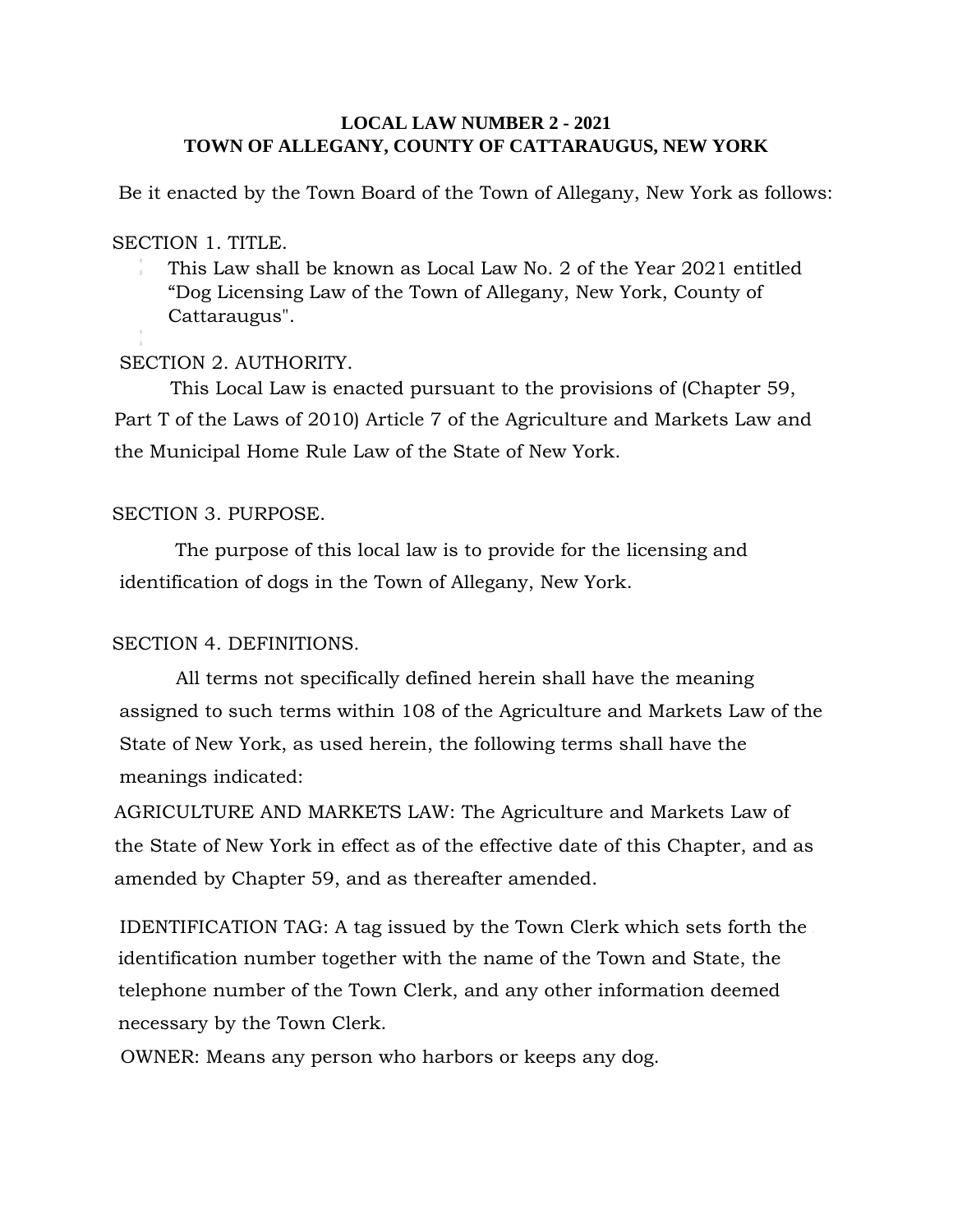OWNER OF RECORD: Means any person in whose name a dog was last licensed pursuant to this chapter.

PERSON: A person, partnership, corporation, association or other organized group of persons, business entity, municipality or other legal entity.

RESIDENT: A person/individual who maintains a residence within the Town of Allegany, County of Cattaraugus and State of New York.

TOWN: Means the Town of Allegany, County of Cattaraugus and State of New York.

RUN AT LARGE: Means to be in a public place or on private land without the knowledge, consent and/or approval of the owner of such lands.

## SECTION 5. LICENSING OF DOGS.

No person shall own or possess a dog within the Town unless such dog is licensed and identified as provided in Article 7 of the Agriculture and Markets Law and the laws of the Town.

All dogs within the Town that are four (4) months of age or older, unless otherwise exempted, shall be licensed.

## SECTION 6. LICENSES ISSUED BY ANIMAL SHELTERS AND POUNDS.

The Town does not allow the licensing of dogs by a Shelter. The Shelter MUST send the adoptive dog owner(s) to the Town Clerk of the Town in which the dog will be harbored for licensing OR to the Town Clerk of the Town where the Shelter is located for the purchase of the license for adoption purposes.

#### SECTION 7. PROOF OF VACCINATION AGAINST RABIES.

Each license application shall be accompanied by proof that the dog has been vaccinated against rabies or a statement from a licensed veterinarian that such vaccination would endanger the dog's life in which case vaccination shall not be required.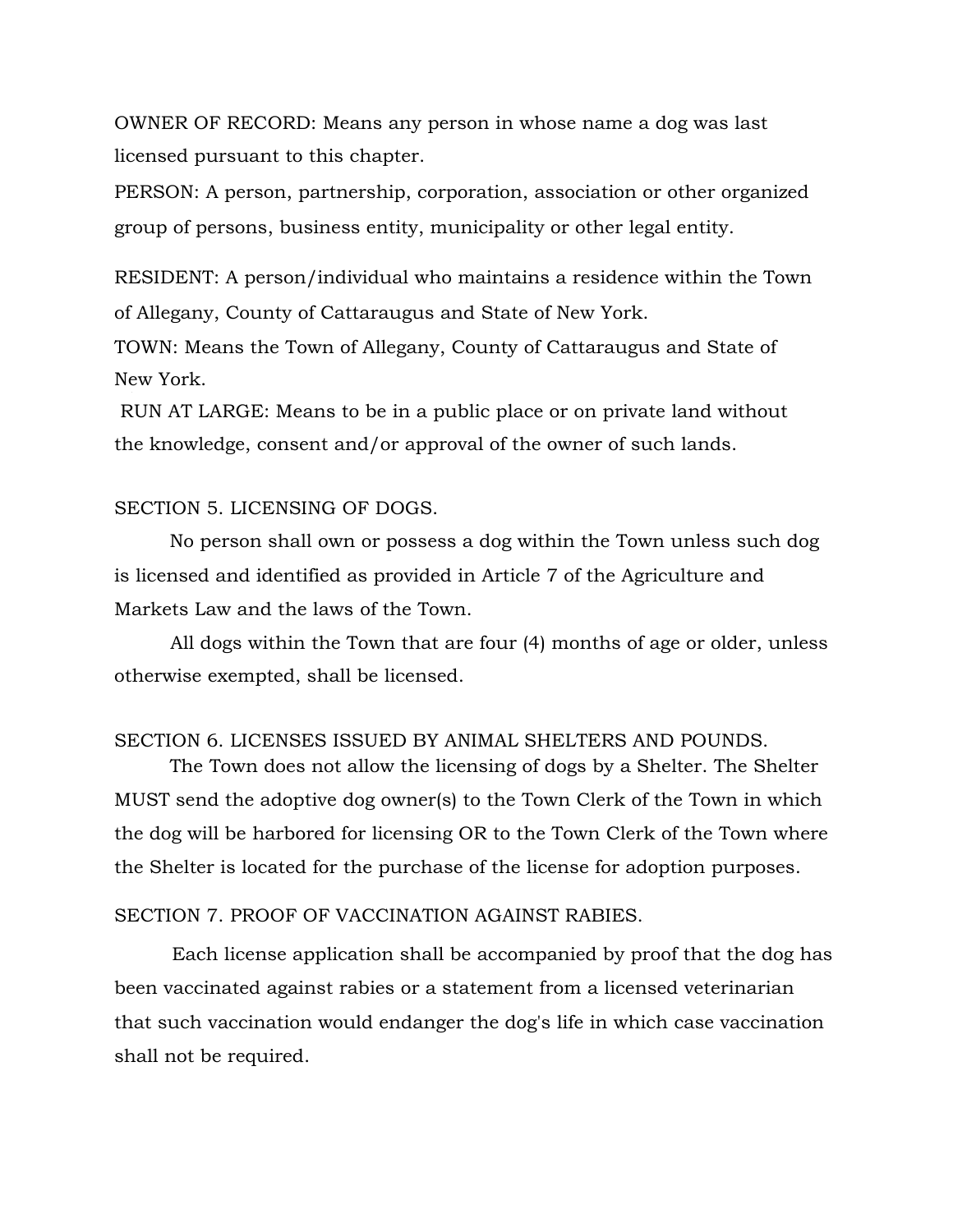SECTION 8. TERM OF LICENSE AND RENEWALS.

All dog licenses will be paid for a period of one (1) year and will expire at the end of the month one (l) year from the date of issue. Dog licenses for spayed or neutered dogs may be purchased for a one (1) year or two (2) year period and will expire at the end of the month one (1) year or two (2) years from the date of issuance as the case may be. Dog licenses are not transferable.

## SECTION 9. FEES.

Individual dog license fee:

(A) \$\_10.00 for a spayed or neutered dog for a one (1) year period (which fee includes the assessment of a \$ 1.00 surcharge for the purpose of carrying out animal population control).

(B) \$ 20.00 for an un-spayed or un-neutered dog for a period of one (l) year (which fee includes the assessment of a \$ 3.00 surcharge for the purpose of carrying out animal population Control).

The fees established by this provision are subject to review by the Town Board periodically and may be changed by a resolution of the Town Board, if deemed necessary.

(C) \$ 3.00 for a replacement tag fee to offset the costs associated with the provision and replacement of identification tags.

SECTION 10. ISSUANCE OF LICENSE; IDENTIFICATION TAG.

 (A) Upon validation by the Town Clerk of the Town, a dog license shall be issued and a record of its issuance retained in the office of the Town Clerk of the Town. Such record shall be made available upon request to the State Commissioner of Agriculture and Markets or its successor.

 (B) No license shall be transferable. Upon the transfer of ownership of any dog, the new owner shall immediately apply for a new license for the dog. A license cannot be transferred to another dog.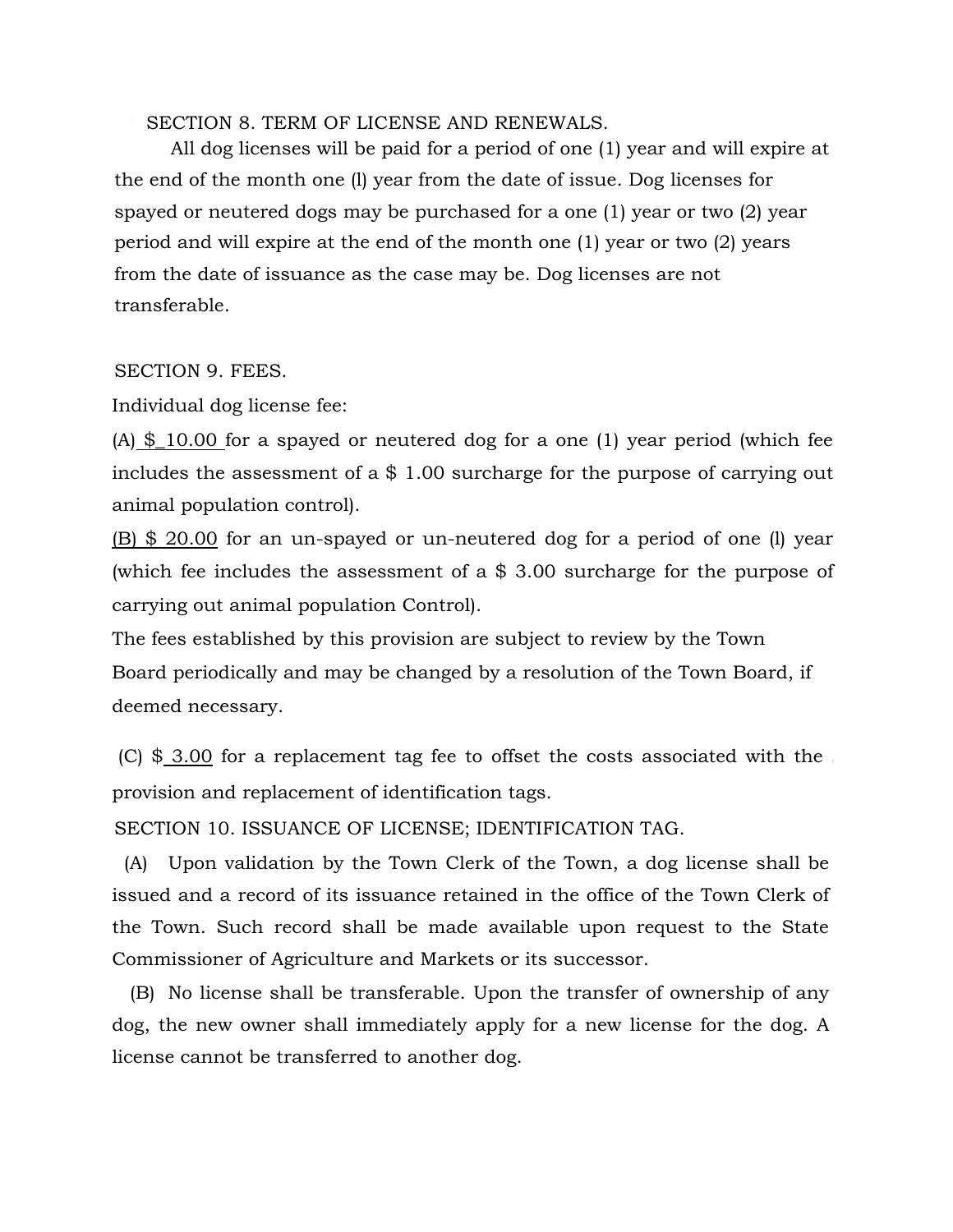(C) Upon the transfer of ownership of any dog, the new owner shall immediately make application for a license for such dog, The original issued identification tag shall remain the same for the life of the dog.

- (A) In the event of a change in ownership of any dog or in the event of a change of address of the owner of record of any such dog, the owner of record shall within ten (10) days of such change notify the Town Clerk,
- (B) If any dog which has been assigned an official identification number is lost or stolen, the owner of record shall within ten (10) days of the discovery of such loss or theft notify the Town Clerk.
- (C) In the case of a dog's death, the owner of record shall so notify the Town Clerk either prior to or upon the time of renewal of license.
- (G) Identification Tag:

i. The Town Clerk shall assign a Town of Allegany permanent official identification number to a dog when it is first licensed. Such identification number shall be carried by the dog on an identification tag which shall be affixed to the collar of the dog at all times.

ii. An identification tag is not required to be worn while the dog is participating in a dog show.

iii. The official permanent identification number shall constitute the official identification of the dog to which it is assigned, regardless of changes of ownership, and the number shall not be reassigned to any other dog during the lifetime of the dog to which it is assigned.

iv. No tag carrying an identification number shall be affixed to the collar of any dog other than the one to which the number has been assigned.

SECTION 11. PUREBRED DOG LICENSE AND FEE.

There will not be distinct purebred licenses as previously provided for by the State. Any and all existing purebred licenses will now be required to comply with this local law.